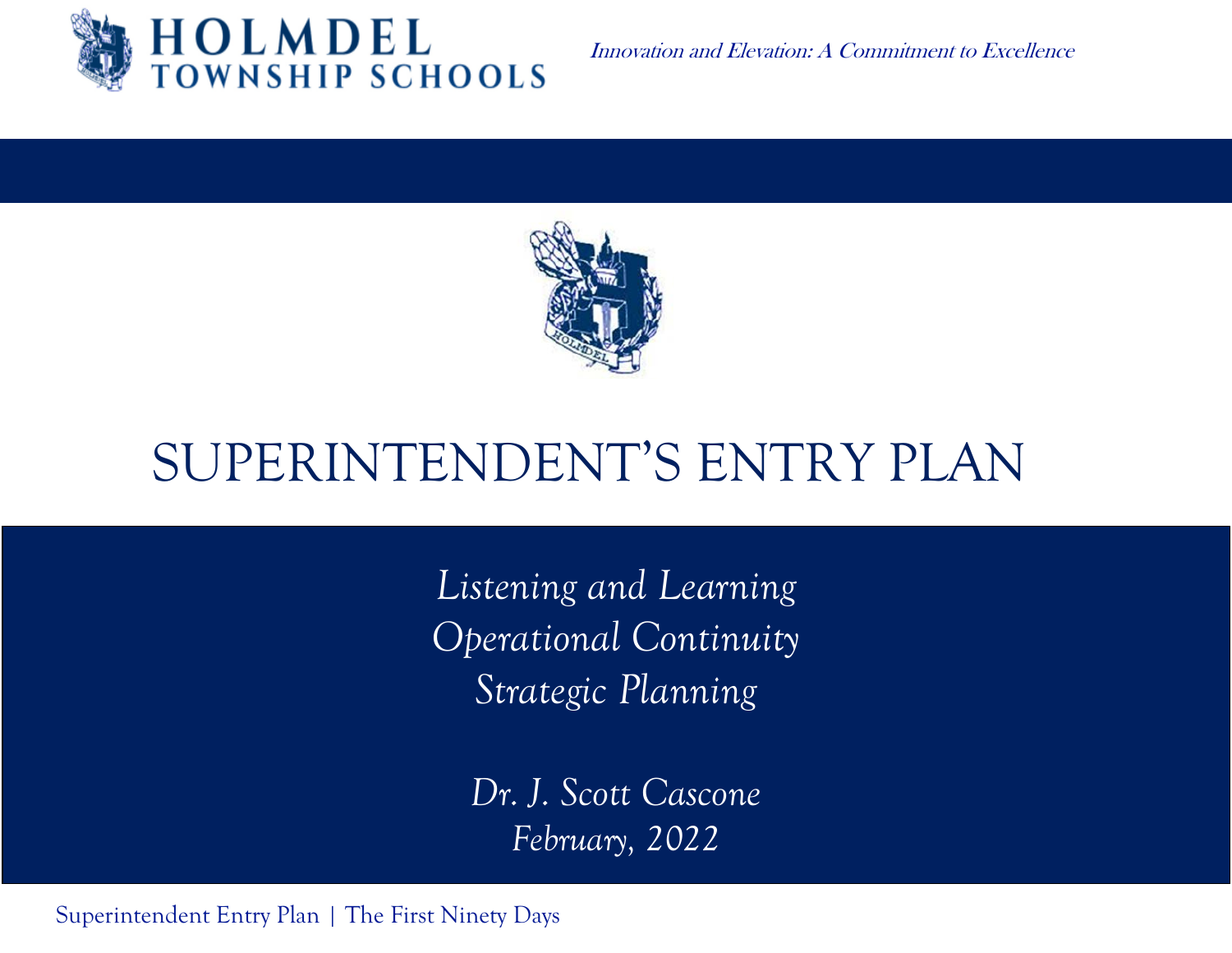

#### **Introduction**

The Holmdel Township School district has selected me as your Superintendent of Schools, an opportunity for which I am both honored and privileged. This outstanding school community is an example of what is possible in the pursuit of excellence with constant focus and long-term commitment. We will continue to pave the way forward to establish a culture of learning that is purposeful and aligned with [21st Century learning](https://education-reimagined.org/resources/partnership-for-21st-century-learning/) in order that students may achieve their potential personally, academically, and professionally.

This entry plan allows me to engage with stakeholders, understand the district's unique strengths, ensure a seamless leadership transition, and keep the district focused on achieving forward progress. I have organized the plan's action steps with five research based components associated with effective school districts: **Instruction & Program, Finance, Operations, Governance, and Personnel. The actions bring focus to listening and learning, operational continuity and strategic planning.** 



### **Transition, Entry, and Planning Activities**

#### **Stakeholder Communication and Engagement**

- Schedule individual meetings with all key stakeholders, including but not limited to Board of Education members, interim superintendent, administrators, union leaders, elected officials, Police and Fire, Municipal Alliance, student and parent organizations, business agencies, and religious organizations to understand proudest accomplishments and greatest challenges
- Conduct visits to all schools & facilitate small group roundtable discussions with teaching & support staff to hear valued perspectives & to understand district strengths, challenges, & opportunities for continued progress
- Create a consistent superintendent's message: radio or video program, blog, newsletter and/or weekly update letter
- Establish consistent presence and messaging on district social media platforms (Instagram, Facebook, & Twitter)
- Administer a survey to students, staff, & families soliciting input on key areas of focus for 2022-23 district goals